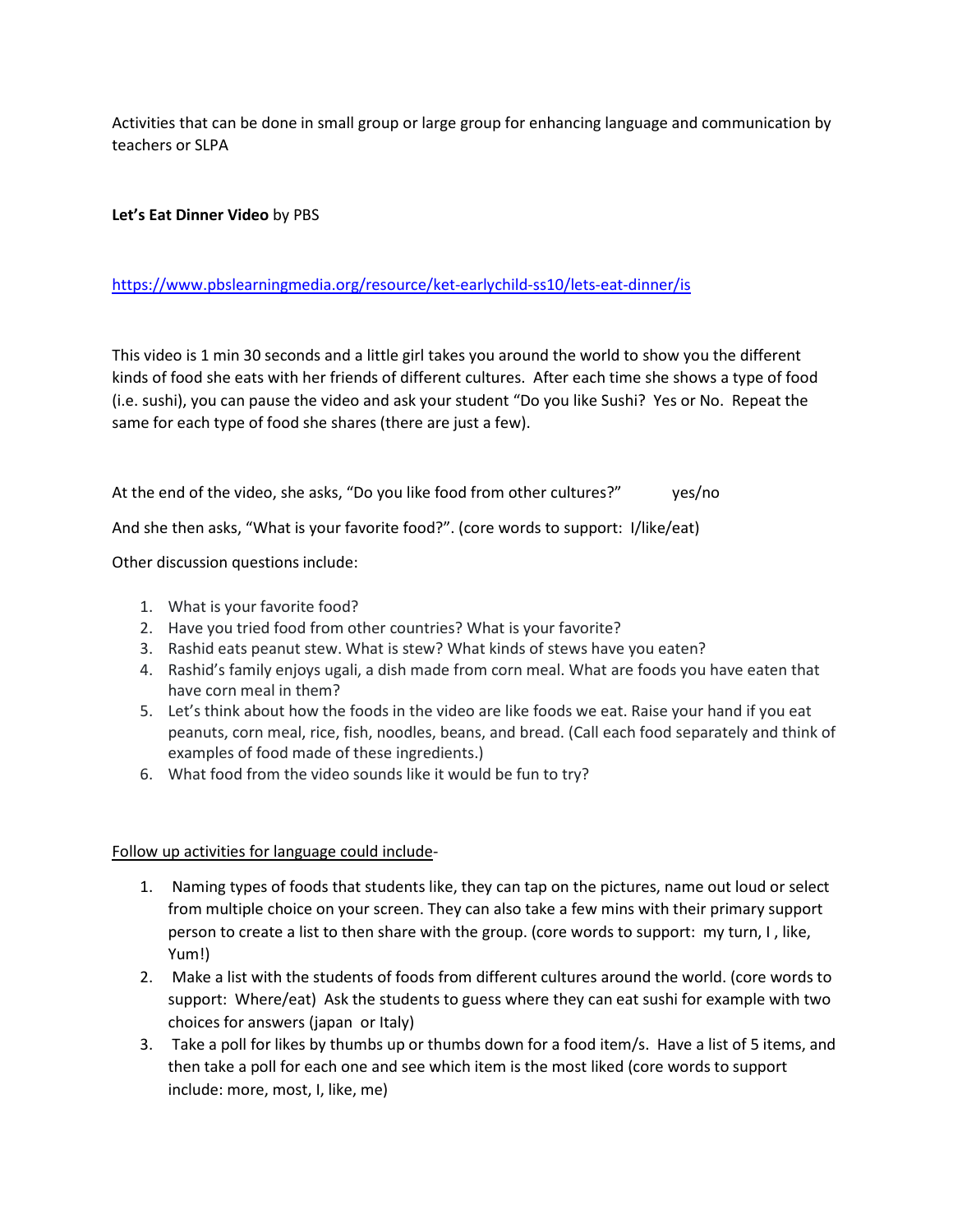4. Sort items into food groups (vegetables, fruit, grain)

### **I Am Ocean Video** by PBS

<https://www.pbslearningmedia.org/resource/8cc9f204-7065-42d2-a8af-e4f19691ccf3/i-am-ocean/>

(this would be used for the more verbal students like Stephen, Noah, Dylan L, Brian ect)

This video is about 2 and a half minutes, and is told by a Hawaiian native. You can pause the video several times and ask the student, "What do you see?"

Have a sentence starter available (I see…..) and they can answer. Vocabulary choices of things they may see include: ocean, volcano, stars, fish, dolphin, turtle, jellyfish, a girl)

#### Follow up activities may include:

Have the students categorize ocean animals

Asking question such as WHO likes the beach? The ocean? And take a poll

Asking Who has been to the ocean? Making a list of the kinds of activities you can do in the ocean (swim, surf, float, boat, waterski, dive, snorkel, play)

Naming the four oceans on a map and show a map to the students

### **Mexico's Hot Chocolate and the Cocoa Bean** by PBS

<https://www.pbslearningmedia.org/resource/luna-mexicocity/learn-about-mexico-city-lets-go-luna/>

This is an almost 3 minute cute cartoon about characters in Mexico City, and you can learn about Mexico and chocolate!

#### Follow up activities may include:

Have the students categorize items that can be made with chocolate (i.e. cake, brownies, candy, drinks)

Asking question such as WHO likes chocolate? WHO has been to Mexico? WHO speaks Spanish? And take a poll (core words to include: WHO, ME, I, DO)

Introduce two Spanish words: *Hola!* for Hello, *Amigo* for Friend and then have peers wave to others to greet or say *Hola*! if they are able…….or *Hola Amigo!*